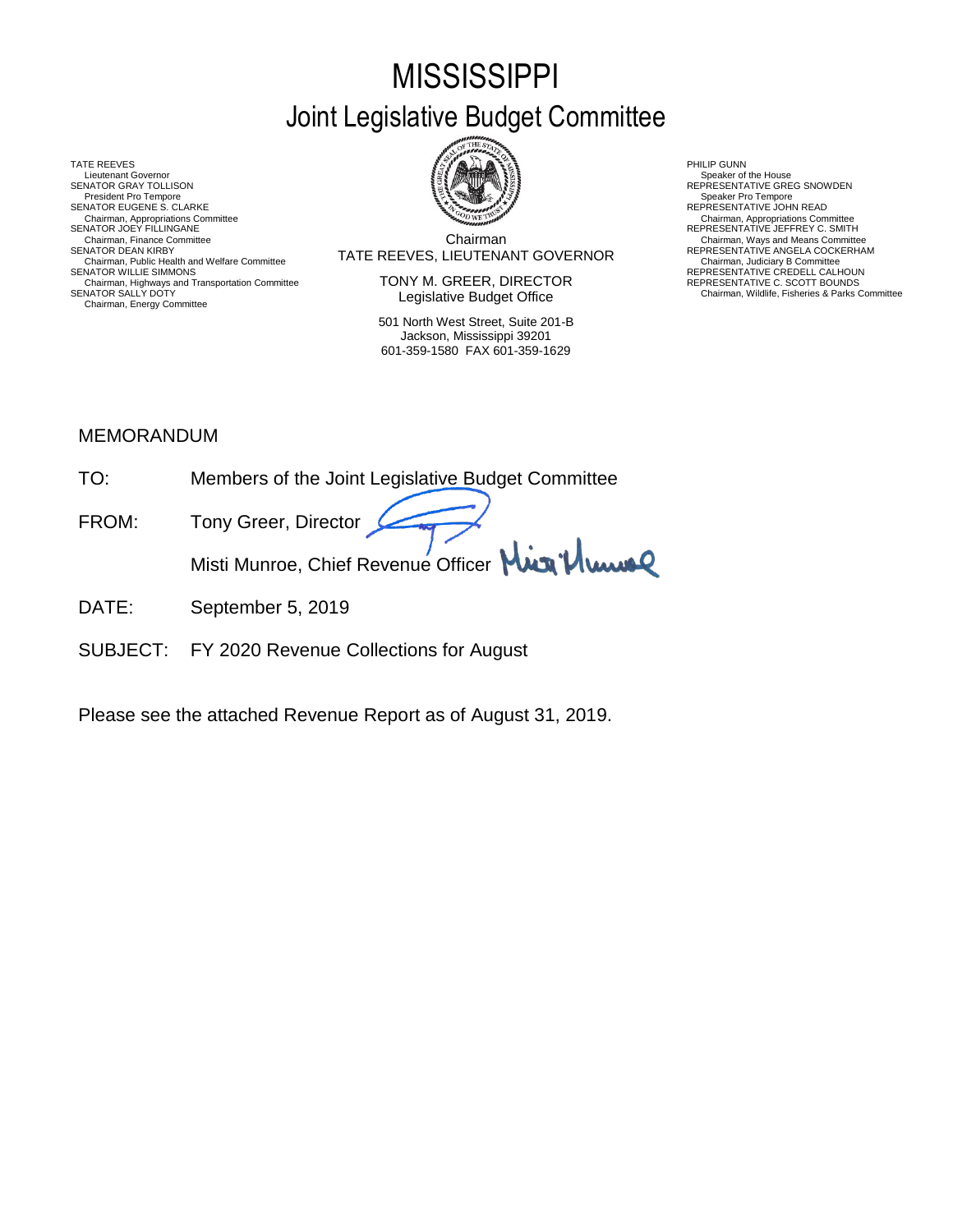



| <b>Source of Revenue Collections</b> | Month*  | <b>FYTD*</b> | <b>Prior</b><br>Year** |
|--------------------------------------|---------|--------------|------------------------|
| Sales Tax                            | $-54.7$ | \$0.2        | \$4.4                  |
| Individual Income Tax                | 9.4     | 14.8         | 5.6                    |
| Corporate Tax                        | 2.1     | 7.3          | 12.8                   |
| Use Tax                              | 2.9     | 0.1          | $-3.5$                 |
| <b>Gaming Tax</b>                    | 0.0     | 0.7          | $-0.8$                 |
| <b>Total Collections</b>             | \$10.0  | \$37.1       | \$28.5                 |

*\*Figures in millions above or below the Sine Die estimate*

*\*\*Figures in millions above or below the prior year's actual collections*



Total revenue collections for the month of August FY 2020 are \$9,995,224 or 2.49% above the sine die revenue estimate. Fiscal YTD revenue collections through August are \$37,080,479 or 5.25% above the sine die estimate. Fiscal YTD total revenue collections through August 2019 are \$28,498,048 or 3.98% above the prior year's collections.

#### FY 2019

As of August 31, 2019, total revenue collections for the Fiscal Year 2019 are \$5,967,792,927, \$311.7M above the Sine Die Revenue Estimate of \$5,656,100,000 and \$186.4M above the Revised Revenue Estimate of \$5,781,400,000. An additional \$204,636 in revenue was collected in August for FY 2019.

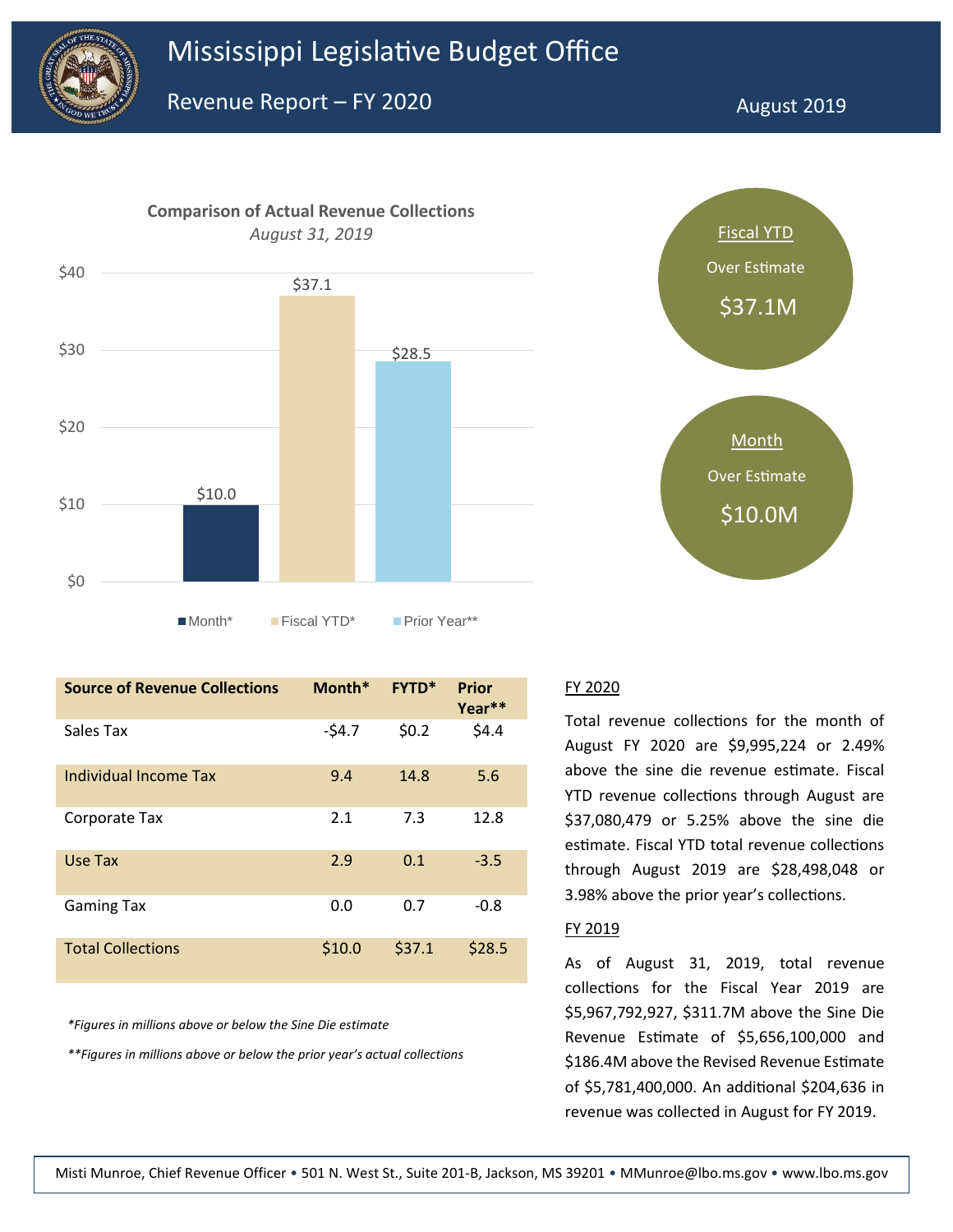#### Page 2 Mississippi Revenue Report



### **Comparison of Actual Revenue Collections by Tax Type**



The graph above compares the actual revenue collections to the sine die revenue estimate for each of the main tax revenue sources. The figures reflect the amount the actual collections for Sales, Individual, Corporate, Use and Gaming taxes were above or below the estimate for the month and fiscal year-to-date. The graph also compares fiscal year-todate actual collections to prior year actual collections, as of August 31, 2019.



**10-Year Historical Total Revenue** 

Use Gaming \*Figures do not include budget reductions or other transfers used to balance the budget. Figures include Attorney General Settlements for FY 2010 – FY 2019.



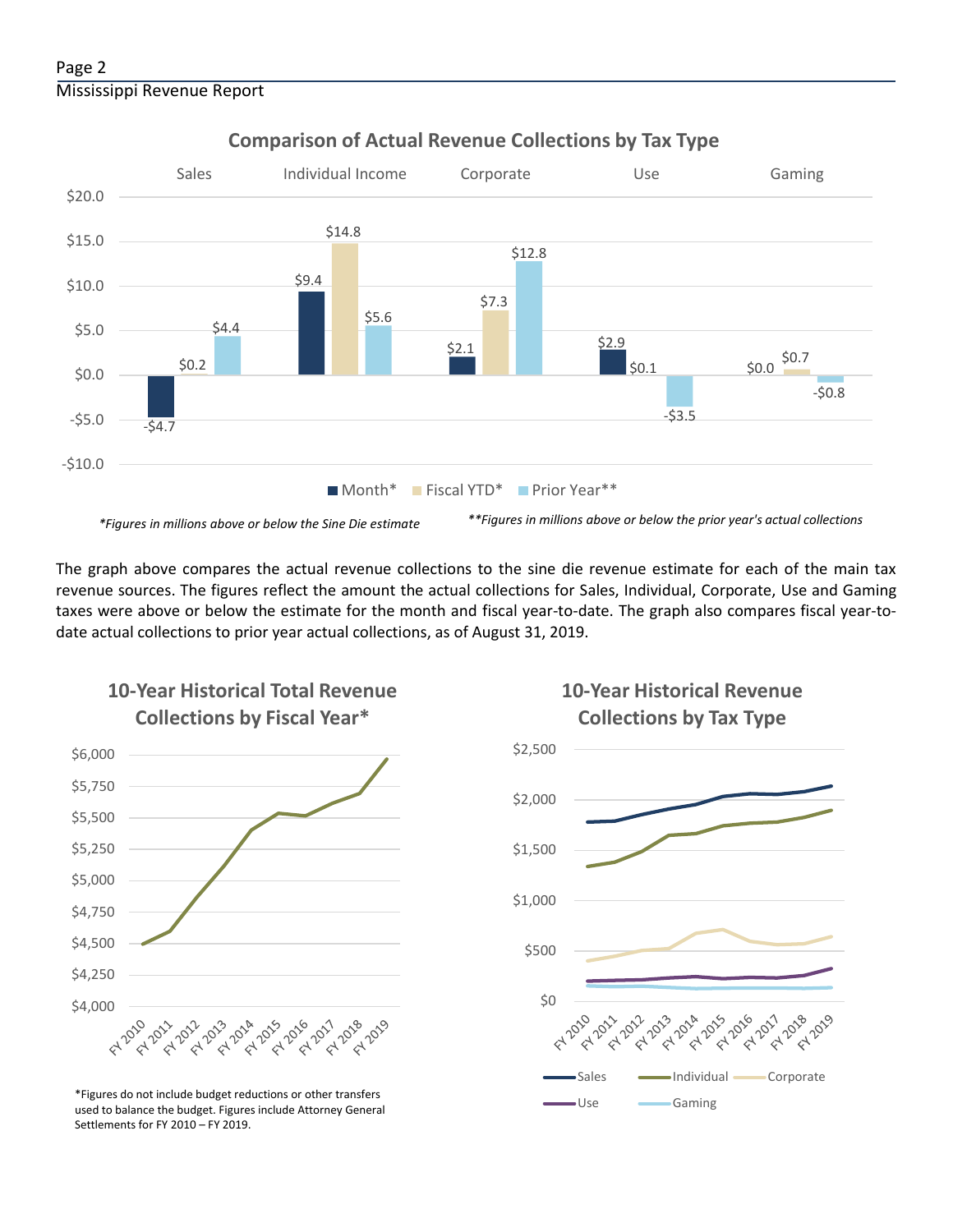#### Page 3

Mississippi Revenue Report

Below is a chart showing FY 2020 year-to-date collections compared to prior year-to-date collections.

|                                      |                       |                       | <b>Over/(Under) Prior Year</b> |           |
|--------------------------------------|-----------------------|-----------------------|--------------------------------|-----------|
| <b>Source of Revenue Collections</b> | FY 2019 July - August | FY 2020 July - August | Amount (\$)                    | % Change  |
| Sales Tax                            | \$243,298,418         | \$247,730,848         | \$4,432,430                    | 1.82%     |
| Individual Income Tax                | 274,803,444           | 280,434,005           | 5,630,561                      | 2.05%     |
| Corporate Income Tax                 | 13,491,778            | 26,314,856            | 12,823,078                     | 95.04%    |
| Use Tax                              | 41,823,924            | 38,340,139            | (3,483,785)                    | $-8.33%$  |
| Insurance Premium Tax                | 30,923,717            | 37,605,136            | 6,681,419                      | 21.61%    |
| Tobacco, ABC & Beer                  | 42,177,123            | 42,123,849            | (53, 274)                      | $-0.13%$  |
| Oil & Gas Severance                  | 6,538,994             | 5,117,332             | (1,421,662)                    | $-21.74%$ |
| <b>Gaming Tax</b>                    | 24,229,720            | 23,474,644            | (755,076)                      | $-3.12%$  |
| Other Dept. of Revenue               | 12,262,461            | 13,061,748            | 799,287                        | 6.52%     |
| Other Than Dept. of Revenue          | 25,595,736            | 28,255,429            | 2,659,693                      | 10.39%    |
| Sub-Total                            | 715,145,315           | 742,457,986           | 27,312,671                     | 3.82%     |
| All Other Transfers/Collections      | $\Omega$              | 1,185,377             | 1,185,377                      | 100.00%   |
| <b>Total</b>                         | \$715,145,315         | \$743,643,363         | \$28,498,048                   | 3.98%     |



#### August 2018 August 2019

\*Figures in millions.

August FY 2020 General Fund collections were \$12,301,318 or 3.08% above August FY 2019 actual collections. Sales tax collections for the month of August were above the prior year by \$0.1M. Individual income tax collections for the month of August were above the prior year by \$7.0M. Corporate income tax collections for the month of August were above the prior year by \$7.3M.

#### **Economic Statistics**:  **Economic Statistics**:

|                      | Latest                             | Change              | Frequency        | Date    |
|----------------------|------------------------------------|---------------------|------------------|---------|
| Mississippi          | 5.1%                               | 0.1                 | Monthly          | Jul-19  |
| <b>United States</b> | 3.7%                               | 0.0                 | Monthly          | Jul-19  |
| GDP (millions)       |                                    |                     |                  |         |
|                      | Latest                             | Change <sup>*</sup> | Frequency        | Date    |
| Mississippi          | 102,604                            | 1.9%                | Quarterly        | 2019:01 |
| <b>United States</b> | 18,927,300                         | 3.1%                | Quarterly        | 2019:01 |
|                      | Mississippi Employment (thousands) |                     |                  |         |
|                      | Latest                             | Change              | <b>Frequency</b> | Date    |
| Total Nonfarm        | 1,171.7                            | 0.1%                | Monthly          | Jul-19  |
| <b>Total Private</b> | 930.4                              | 0.1%                | Monthly          | Jul-19  |

For a more detailed listing of revenue collections for the State of Mississippi, please see the attached MS Department of Finance and Administration's monthly Revenue Report.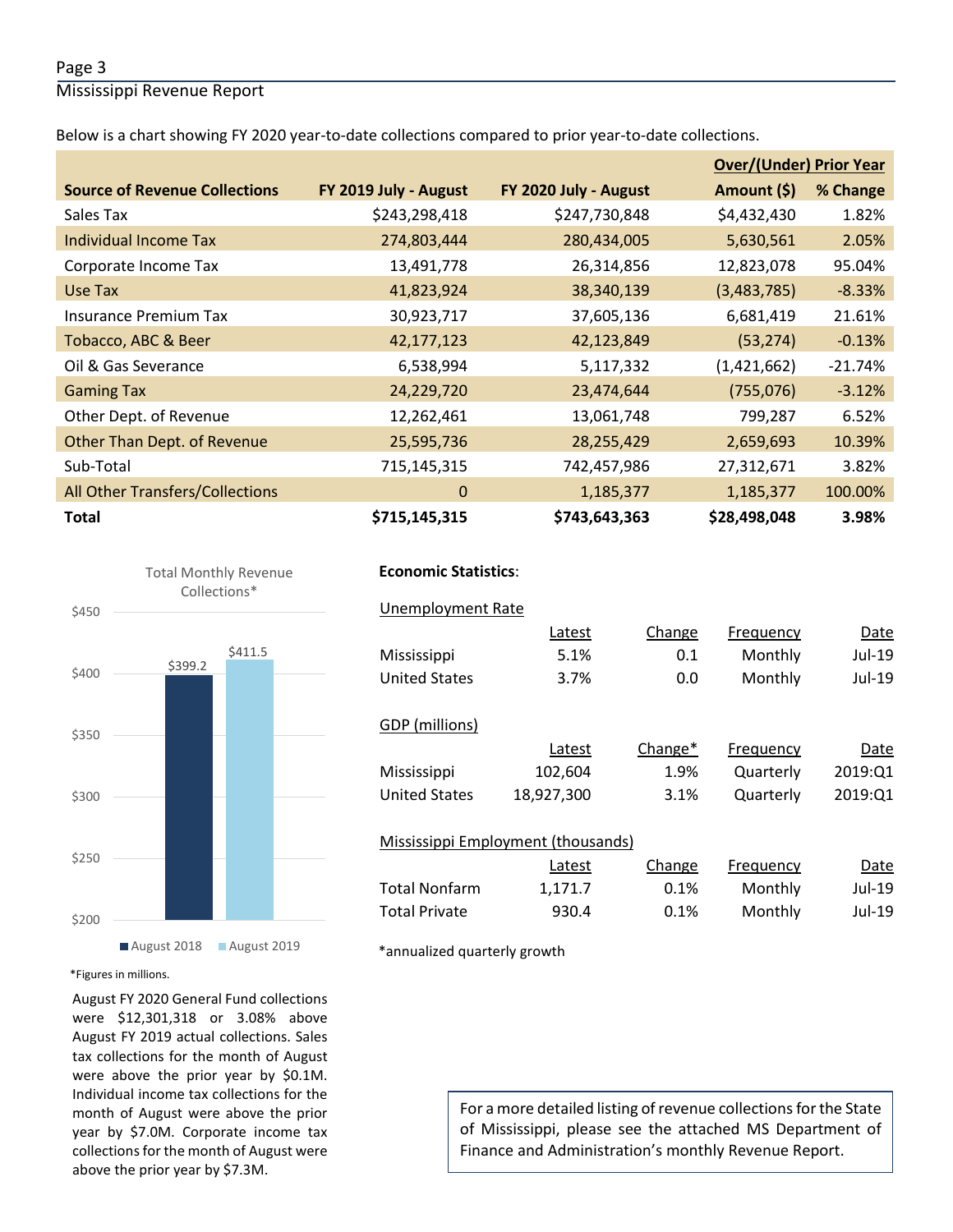## Mississippi Department of Finance and Administration Revenue Report

*As of August 31, 2019*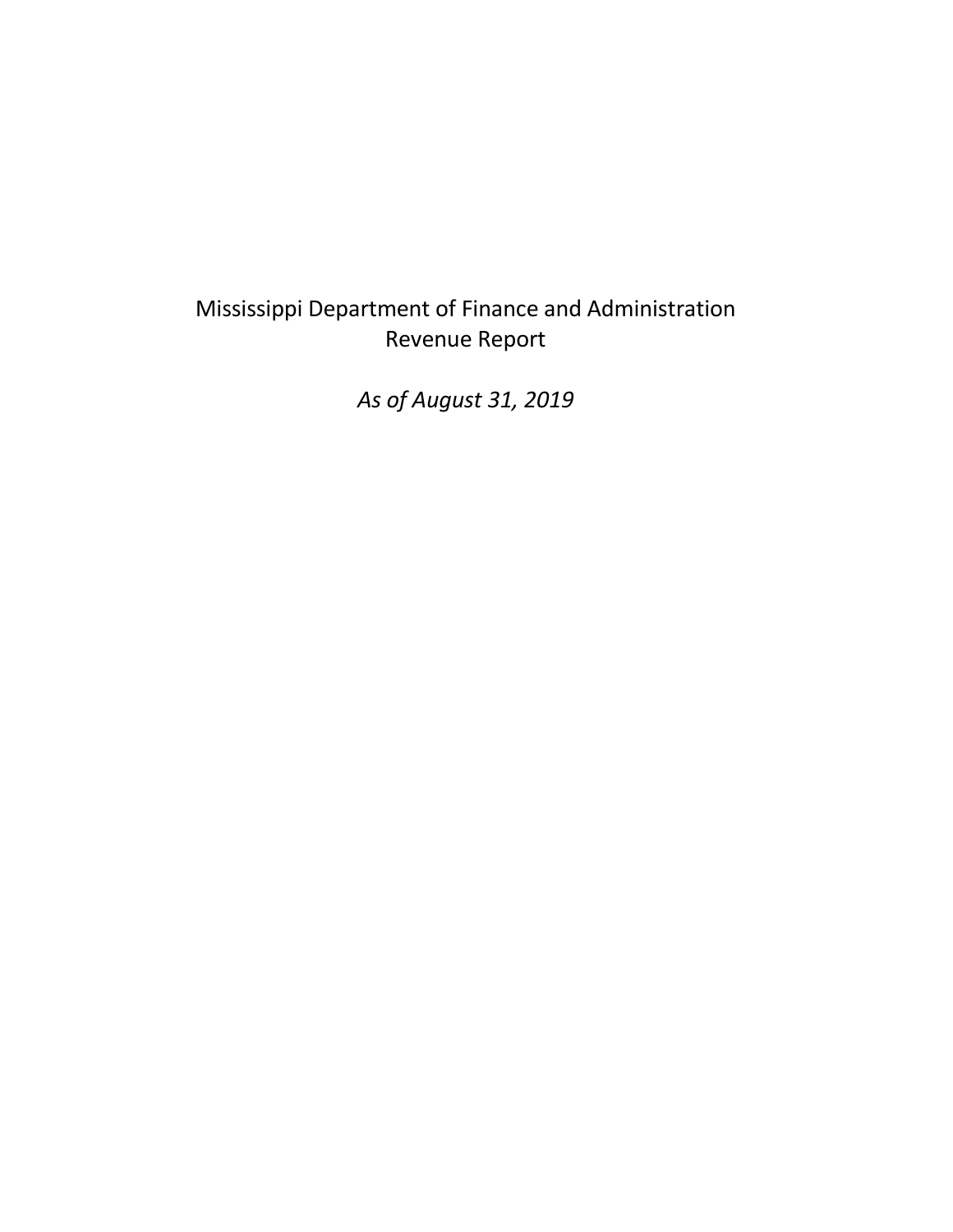#### GENERAL FUND REVENUE FY 2020 - THROUGH 08-31-19 FISCAL YEAR 2020

Page 1

|                                          |     |                    |                    | <b>STATE OF MISSISSIPPI</b> |                  |                    |                         |                |
|------------------------------------------|-----|--------------------|--------------------|-----------------------------|------------------|--------------------|-------------------------|----------------|
|                                          |     |                    | <b>ACTUAL</b>      |                             |                  | <b>ACTUAL</b>      | <b>OVER OR UNDER</b>    |                |
|                                          |     | <b>ACTUAL</b>      | <b>COLLECTIONS</b> | <b>ESTIMATE</b>             | <b>ESTIMATE</b>  | <b>COLLECTIONS</b> | <b>ESTIMATE TO DATE</b> |                |
|                                          |     | <b>COLLECTIONS</b> | $07 - 01 - 18$     | <b>FISCAL YEAR</b>          | $07-01-19$       | $07 - 01 - 19$     |                         |                |
| <b>SOURCE</b>                            |     | FY 2019            | $08-31-18$         | 2020                        | $08-31-19$       | 08-31-19           | <b>AMOUNT</b>           | <b>PERCENT</b> |
| DEPT. OF REVENUE COLLECTIONS:            |     |                    |                    |                             |                  |                    |                         |                |
| <b>SALES TAX (NET)</b>                   | \$  | 2,138,037,754 \$   | 243,298,418 \$     | 2,188,600,000 \$            | 247,530,000 \$   | 247,730,848 \$     | 200,848                 | 0.08%          |
| <b>INDIVIDUAL INCOME TAX</b>             |     | 1,898,059,305      | 274,803,444        | 1,900,000,000               | 265,600,000      | 280,434,005        | 14,834,005              | 5.59%          |
| CORPORATE INCOME TAX                     |     | 643, 653, 771      | 13,491,778         | 555,200,000                 | 19,060,000       | 26,314,856         | 7,254,856               | 38.06%         |
| <b>USE TAX</b>                           |     | 326,412,860        | 41,823,924         | 292,200,000                 | 38,290,000       | 38,340,139         | 50,139                  | 0.13%          |
| <b>INSURANCE PREMIUM TAX</b>             |     | 311,914,397        | 30,923,717         | 302,300,000                 | 28,760,000       | 37,605,136         | 8,845,136               | 30.75%         |
| TOBACCO TAX                              |     | 138,456,827        | 24,510,963         | 140,900,000                 | 24,780,000       | 23,870,248         | (909, 752)              | $-3.67%$       |
| <b>ABC DIVISION</b>                      |     | 81,306,986         | 12,184,606         | 81,000,000                  | 12,230,000       | 12,928,277         | 698,277                 | 5.71%          |
| BEER AND WINE TAX                        |     | 27,933,327         | 5,481,554          | 29,600,000                  | 5,605,000        | 5,325,324          | (279, 676)              | $-4.99%$       |
| OIL SEVERANCE TAX                        |     | 31,592,541         | 5,919,492          | 32,300,000                  | 5,384,000        | 4,707,819          | (676, 181)              | $-12.56%$      |
| NATURAL GAS SEVERANCE TAX                |     | 3,296,326          | 619,502            | 3,800,000                   | 634,000          | 409,513            | (224, 487)              | $-35.41%$      |
| <b>ESTATE TAX</b>                        |     | $\theta$           | $\theta$           | $\theta$                    | $\mathbf{0}$     | $\theta$           | $\theta$                | $0.00\%$       |
| <b>AUTO TAG FEES</b>                     |     | 13,229,492         | 2,189,862          | 10,300,000                  | 1,638,000        | 2,527,124          | 889,124                 | 54.28%         |
| <b>INSTALLMENT LOAN TAX</b>              |     | 11,575,373         | 2,900,120          | 11,000,000                  | 2,805,000        | 3,082,559          | 277,559                 | 9.90%          |
| PAYMENT IN LIEU OF TAX                   |     | 1,200,000          | $\boldsymbol{0}$   | 1,200,000                   | $\boldsymbol{0}$ | $\Omega$           | $\theta$                | $0.00\%$       |
| <b>MISCELLANEOUS</b>                     |     | 10,839,381         | 7,172,479          | 11,400,000                  | 7,427,000        | 7,452,066          | 25,066                  | 0.34%          |
| <b>GAMING FEES &amp; TAXES</b>           |     | 136,631,531        | 24,229,720         | 134,500,000                 | 22,800,000       | 23,474,644         | 674,644                 | 2.96%          |
| TOTAL DEPT. OF REVENUE:                  |     | 5,774,139,870      | 689,549,579        | 5,694,300,000               | 682,543,000      | 714,202,558        | 31,659,558              | 4.64%          |
| OTHER THAN DEPT. OF REVENUE COLLECTIONS: |     |                    |                    |                             |                  |                    |                         |                |
| <b>INTEREST ON INVESTMENTS</b>           |     | 22,440,578         | 3,068,268          | 16,000,000                  | 2,093,592        | 3,931,719          | 1,838,127               | 87.80%         |
| <b>HIGHWAY SAFETY PATROL</b>             |     | 18,182,159         | 3,050,261          | 18,700,000                  | 3,122,429        | 3,142,324          | 19,895                  | 0.64%          |
| <b>INSURANCE TAX</b>                     |     | 27,538,432         | 5,722,388          | 28,900,000                  | 5,946,879        | 7,050,741          | 1,103,862               | 18.56%         |
| LICENSES, FEES, PERMITS                  |     | 54,588,010         | 5,523,708          | 47,300,000                  | 4,613,611        | 6,874,341          | 2,260,730               | 49.00%         |
| <b>CRIME TAX/ASSESSMENT</b>              |     | 42,997,144         | 6,671,067          | 43,500,000                  | 6,436,362        | 5,975,998          | (460, 364)              | $-7.15%$       |
| <b>MISCELLANEOUS</b>                     |     | 3,008,218          | 181,648            | 2,400,000                   | 170,578          | 162,866            | (7, 712)                | $-4.52%$       |
| <b>GAMING FEES &amp; TAXES</b>           |     | 6,660,155          | 1,378,396          | 7,300,000                   | 1,636,433        | 1,117,440          | (518,993)               | $-31.71%$      |
| TOTAL OTHER THAN DOR:                    |     | 175,414,696        | 25,595,736         | 164,100,000                 | 24,019,884       | 28,255,429         | 4,235,545               | 17.63%         |
| <b>TOTAL GF - (Sine Die) COLLECTIONS</b> |     | 5,949,554,566      | 715, 145, 315      | 5,858,400,000               | 706,562,884      | 742,457,986        | 35,895,102              | 5.08%          |
| SETTLEMENTS/OTHER                        |     | 18,238,361         | $\theta$           | $\Omega$                    | $\theta$         | $\theta$           | $\mathbf{0}$            | $0.00\%$       |
| <b>WCSR TRANSFER IN</b>                  |     | 0                  |                    |                             |                  | $\Omega$           | $\Omega$                | $0.00\%$       |
| OTHER NON BUDGET TRANSFER IN             |     |                    |                    |                             |                  | 1,185,377          | 1,185,377               | 100.00%        |
| TRANSFER IN (BUD RED)                    |     |                    | $\Omega$           |                             | $\Omega$         | $\mathbf{0}$       | $\mathbf{0}$            | $0.00\%$       |
| OTHER BUDGETED GF COLLECTIONS            |     |                    |                    |                             |                  |                    | $\Omega$                | $0.00\%$       |
| TOTAL GENERAL FUND:                      | \$. | 5,967,792,927 \$   | 715, 145, 315 \$   | 5,858,400,000 \$            | 706,562,884 \$   | 743,643,363 \$     | 37,080,479              | 5.25%          |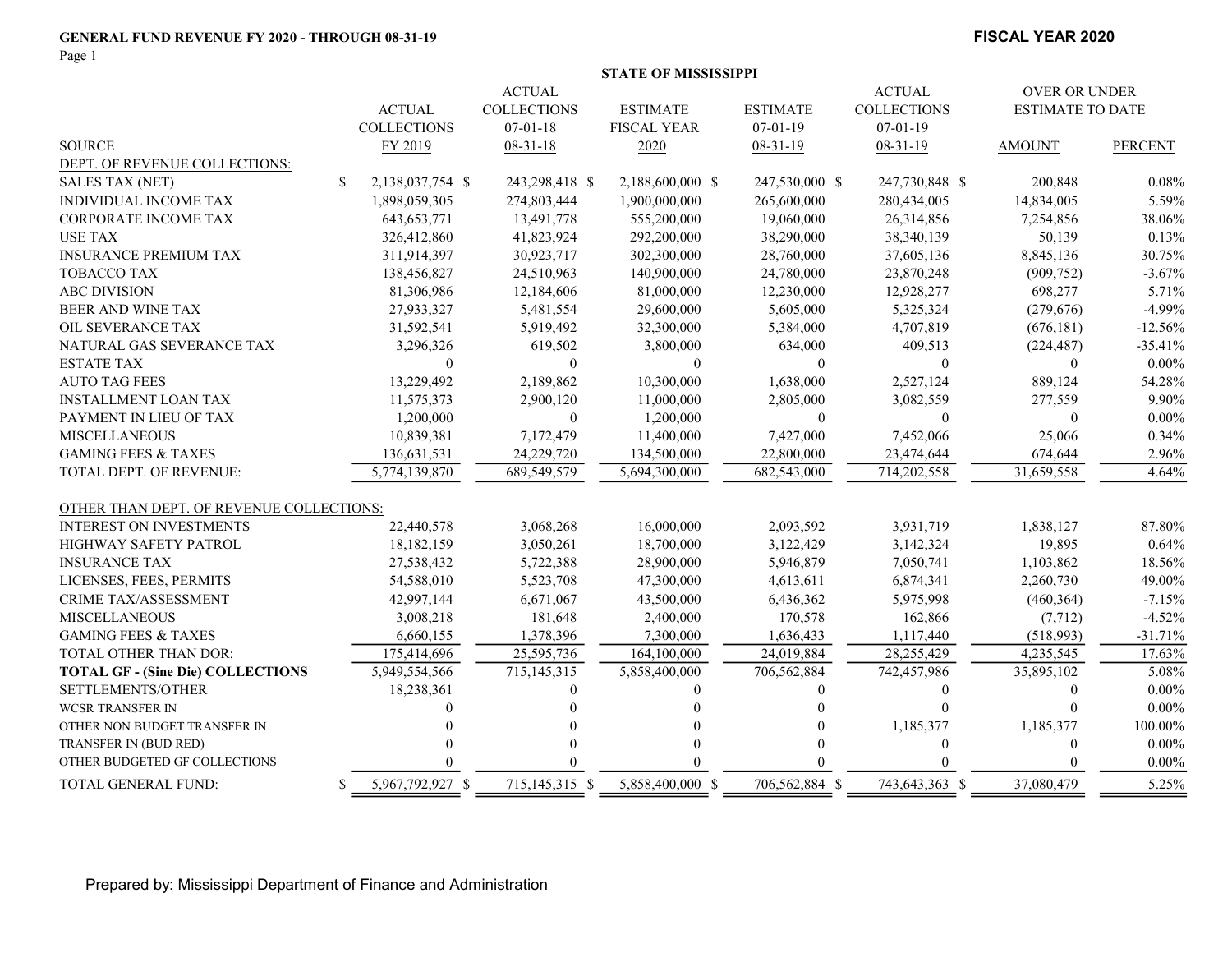#### GENERAL FUND REVENUE FY 2020 - THROUGH 08-31-19 COMPARISON TO PRIOR YEAR COLLECTIONS

Page 2

|                                          |              |                |                  | $07 - 01 - 18$   | $07 - 01 - 19$ | <b>INCREASE OR DECREASE</b> |                |
|------------------------------------------|--------------|----------------|------------------|------------------|----------------|-----------------------------|----------------|
|                                          |              | August         | August           | <b>TO</b>        | <b>TO</b>      | OVER OR UNDER PRIOR YEAR    |                |
| <b>SOURCE</b>                            |              | 2018           | 2019             | $08 - 31 - 18$   | $08 - 31 - 19$ | <b>AMOUNT</b>               | <b>PERCENT</b> |
| DEPT. OF REVENUE COLLECTIONS:            |              |                |                  |                  |                |                             |                |
| <b>SALES TAX (NET)</b>                   | $\mathbb{S}$ | 171,829,687 \$ | 171,975,074 \$   | 243,298,418 \$   | 247,730,848 \$ | 4,432,430                   | 1.82%          |
| INDIVIDUAL INCOME TAX                    |              | 146,552,401    | 153,552,471      | 274,803,444      | 280,434,005    | 5,630,562                   | 2.05%          |
| <b>CORPORATE INCOME TAX</b>              |              | 2,704,457      | 10,012,794       | 13,491,778       | 26,314,856     | 12,823,078                  | 95.04%         |
| <b>USE TAX</b>                           |              | 23,659,697     | 24,187,090       | 41,823,924       | 38,340,139     | (3,483,786)                 | $-8.33\%$      |
| <b>INSURANCE PREMIUM TAX</b>             |              | 585,668        | 617,373          | 30,923,717       | 37,605,136     | 6,681,419                   | 21.61%         |
| <b>TOBACCO TAX</b>                       |              | 11,986,444     | 10,780,834       | 24,510,963       | 23,870,248     | (640,715)                   | $-2.61%$       |
| <b>ABC DIVISION</b>                      |              | 5,898,486      | 6,761,250        | 12,184,606       | 12,928,277     | 743,672                     | 6.10%          |
| BEER AND WINE TAX                        |              | 2,764,782      | 2,799,780        | 5,481,554        | 5,325,324      | (156, 230)                  | $-2.85%$       |
| OIL SEVERANCE TAX                        |              | 3,044,650      | 2,482,246        | 5,919,492        | 4,707,819      | (1,211,674)                 | $-20.47%$      |
| NATURAL GAS SEVERANCE TAX                |              | 337,778        | 267,489          | 619,502          | 409,513        | (209,989)                   | $-33.90\%$     |
| <b>ESTATE TAX</b>                        |              | $\theta$       | $\theta$         | $\theta$         | $\Omega$       | $\theta$                    | $0.00\%$       |
| <b>AUTO TAG FEES</b>                     |              | 1,104,595      | 1,222,527        | 2,189,862        | 2,527,124      | 337,261                     | 15.40%         |
| <b>INSTALLMENT LOAN TAX</b>              |              | 2,838          | 185,427          | 2,900,120        | 3,082,559      | 182,439                     | 6.29%          |
| PAYMENT IN LIEU OF TAX                   |              | $\theta$       | $\mathbf{0}$     | $\boldsymbol{0}$ | $\theta$       | $\theta$                    | $0.00\%$       |
| <b>MISCELLANEOUS</b>                     |              | 3,163,717      | 539,823          | 7,172,479        | 7,452,066      | 279,587                     | 3.90%          |
| <b>GAMING FEES &amp; TAXES</b>           |              | 12,029,695     | 11,332,239       | 24,229,720       | 23,474,644     | (755, 077)                  | $-3.12%$       |
| TOTAL DEPT. OF REVENUE:                  |              | 385,664,895    | 396,716,416      | 689,549,579      | 714,202,558    | 24,652,978                  | 3.58%          |
| OTHER THAN DEPT. OF REVENUE COLLECTIONS: |              |                |                  |                  |                |                             |                |
| <b>INTEREST ON INVESTMENTS</b>           |              | 3,068,121      | 3,931,483        | 3,068,268        | 3,931,719      | 863,451                     | 28.14%         |
| <b>HIGHWAY SAFETY PATROL</b>             |              | 1,637,066      | 1,625,980        | 3,050,261        | 3,142,324      | 92,063                      | 3.02%          |
| <b>INSURANCE TAX</b>                     |              | 2,347,263      | 2,690,861        | 5,722,388        | 7,050,741      | 1,328,353                   | 23.21%         |
| LICENSES, FEES, PERMITS                  |              | 2,896,278      | 2,255,272        | 5,523,708        | 6,874,341      | 1,350,633                   | 24.45%         |
| CRIME TAX/ASSESSMENT                     |              | 3,402,259      | 2,883,930        | 6,671,067        | 5,975,998      | (695,069)                   | $-10.42%$      |
| <b>MISCELLANEOUS</b>                     |              | 64,170         | 92,411           | 181,648          | 162,866        | (18, 782)                   | $-10.34%$      |
| <b>GAMING FEES &amp; TAXES</b>           |              | 72,136         | 71,775           | 1,378,396        | 1,117,440      | (260,956)                   | $-18.93\%$     |
| TOTAL OTHER THAN:                        |              | 13,487,293     | 13,551,713       | 25,595,736       | 28,255,429     | 2,659,693                   | 10.39%         |
| <b>TOTAL GF - (Sine Die) COLLECTIONS</b> |              | 399,152,188    | 410,268,129      | 715, 145, 315    | 742,457,986    | 27,312,671                  | 3.82%          |
| SETTLEMENTS/OTHER                        |              | 0              | $\overline{0}$   | 0                | $\theta$       | $\theta$                    | $0.00\%$       |
| <b>WCSR TRANSFER IN</b>                  |              | 0              | $\Omega$         |                  | $\Omega$       | $\Omega$                    | $0.00\%$       |
| OTHER NON BUDGET TRANSFER IN             |              |                | 1,185,377        |                  | 1,185,377      | 1,185,377                   | 100.00%        |
| TRANSFER IN (BUD RED)                    |              |                | $\boldsymbol{0}$ |                  | $\theta$       | $\theta$                    | $0.00\%$       |
| OTHER BUDGETED GF COLLECTIONS            |              |                |                  |                  |                | $\Omega$                    | $0.00\%$       |
| TOTAL GENERAL FUND:                      | \$           | 399,152,188 \$ | 411,453,506 \$   | 715, 145, 315 \$ | 743,643,363 \$ | 28,498,048                  | 3.98%          |